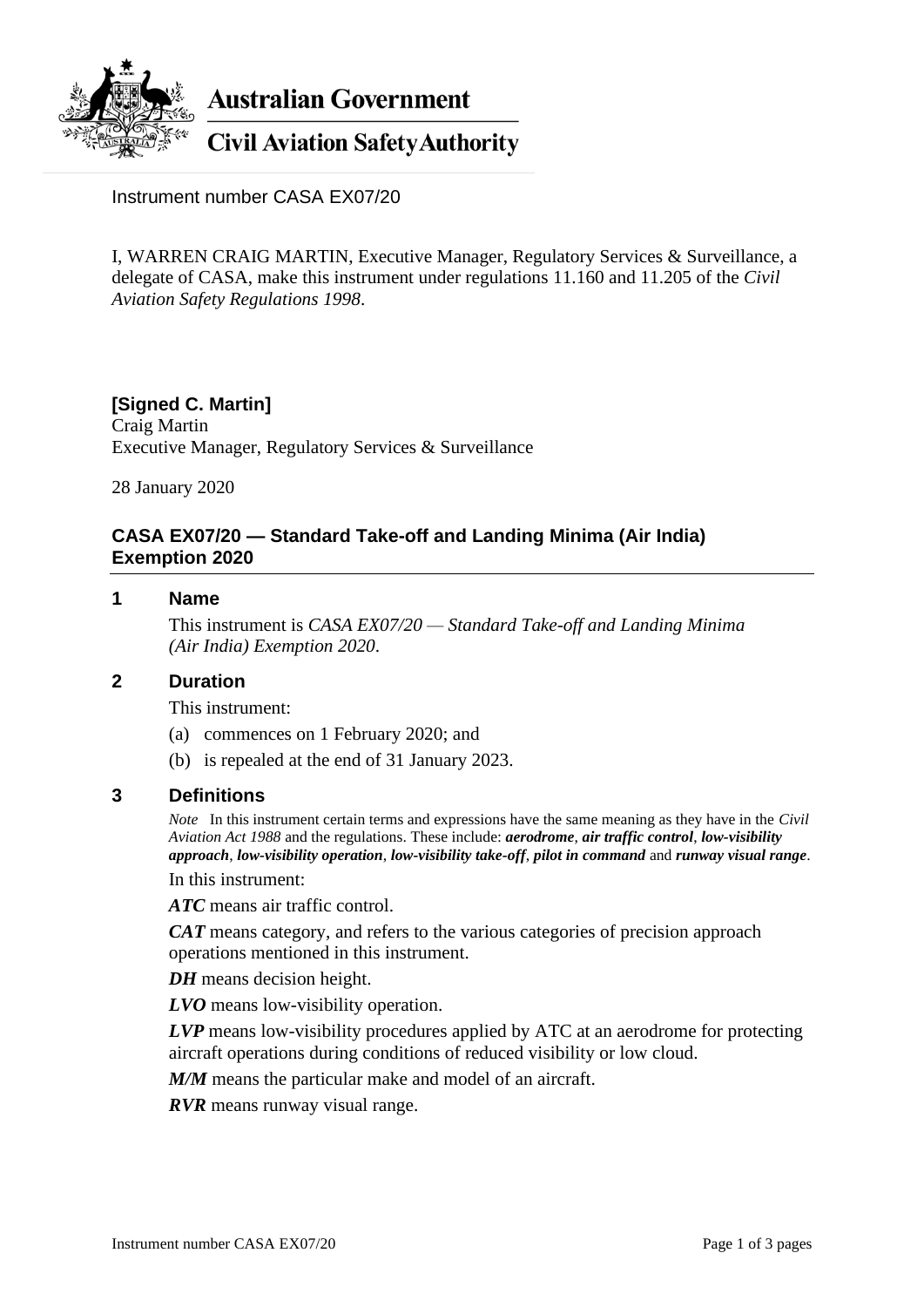# **4 Application**

This instrument applies in relation to Air India Limited of Mumbai, India, ARN 795834 (the *exempted operator*), if:

- (a) the exempted operator conducts a flight to or from an aerodrome in any of the following kinds of aircraft (the *aircraft*): B777-200LR, B777-300ER, B787-8; and
- (b) ATC at the aerodrome has informed the pilot in command of the aircraft that LVP are in force.

## **5 Exemptions**

- (1) The exempted operator is exempt from compliance with subregulations 257 (3) and (4) of CAR in relation to the flight.
- (2) The pilot in command of the aircraft is exempt from compliance with subregulations 257 (3) and (4) of CAR in relation to the flight.

### **6 Conditions**

- (1) It is a condition of the exemption in subsection 5 (1) that the exempted operator ensures compliance with the requirements mentioned in subsection (3).
- (2) It is a condition of the exemption in subsection  $5(2)$  that the pilot in command of the aircraft ensures compliance with the requirements mentioned in subsection (3).
- (3) The requirements are:
	- (a) the aircraft must comply with the meteorological minima for LVO and associated requirements set out in Schedule 1; and
	- (b) the requirements for LVO mentioned in Schedule 2.

## **Schedule 1 Operating minima for LVO**

### **Low-visibility take-off minimum**

1 An aircraft of a kind mentioned in column 1 of Table 1 must not conduct a low-visibility take-off from the aerodrome if the reported RVR for the take-off is less than the meteorological minimum in column 2 of the Table.

### **Table 1: Low-visibility take-off minimum**

| <b>Aircraft M/M</b>            | <b>Meteorological minimum</b> |  |
|--------------------------------|-------------------------------|--|
| $\vert$ (column 1)             | $\alpha$ (column 2)           |  |
| B777-200LR, B777-300ER, B787-8 | $125 \text{ m}$               |  |

### **Low-visibility approach minima**

- 2 An aircraft of a kind mentioned in column 1 of Table 2, when conducting a low-visibility approach operation mentioned in column 2 of the Table for the purpose of landing the aircraft:
	- (a) has the RVR meteorological minimum mentioned in column 3 of the Table for the low-visibility approach operation; and
	- (b) must apply the DH mentioned in column 4 of the Table for the low-visibility approach operation.